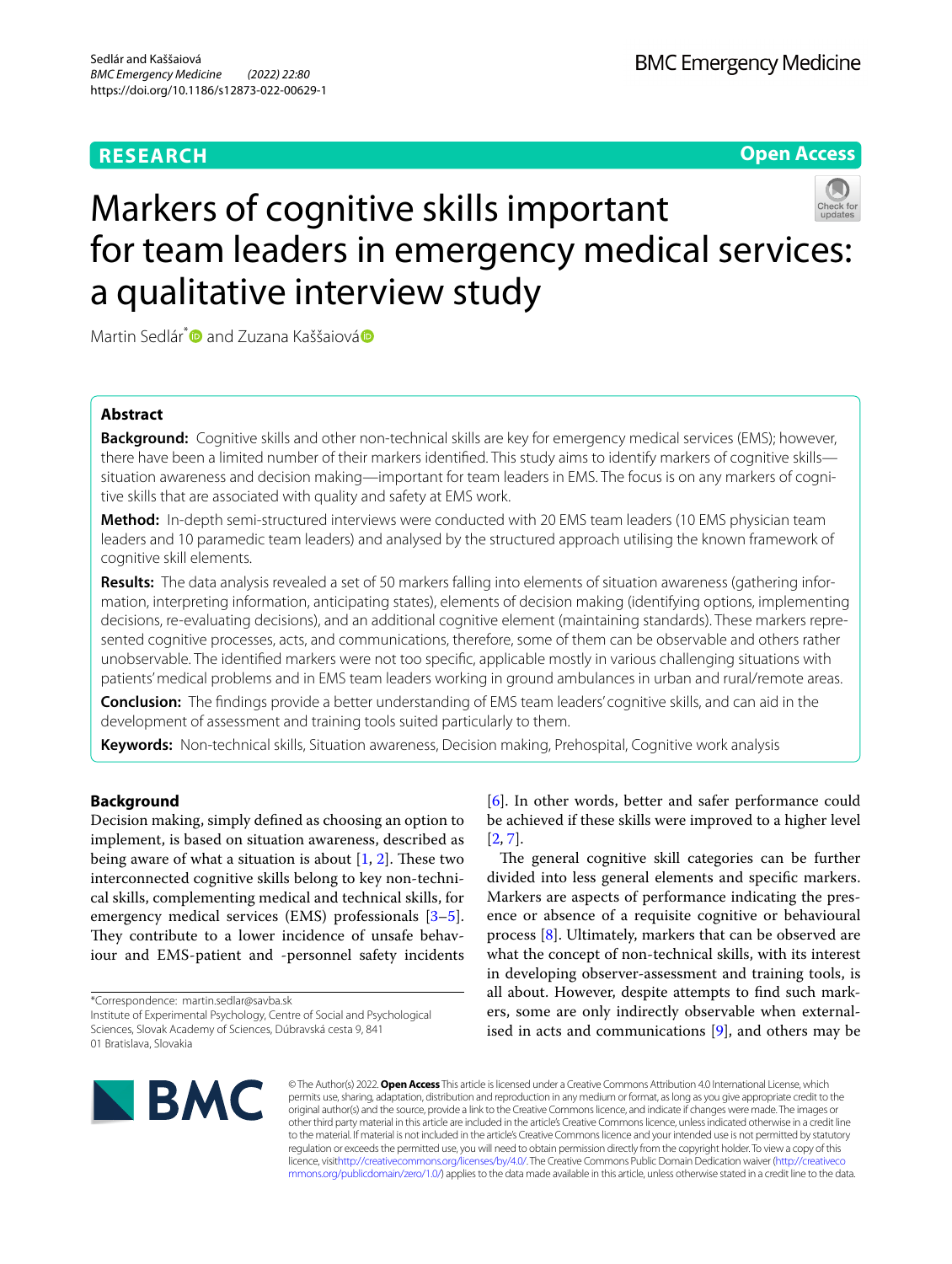even unobservable. To our knowledge, there have been three published studies covering observable behavioural markers of cognitive skills for the EMS occupation [[10–](#page-8-8)[12](#page-8-9)]. More studies have described essential, though not necessarily observable, attributes [\[3](#page-8-2), [5,](#page-8-3) [13\]](#page-8-10). In sum, though there has been an increasing tendency to examine cognitive skills in EMS, a limited number of their associated markers potentially applicable to various EMS professionals have been identifed [[4\]](#page-8-11).

Cognitive skills are especially important for team leaders in EMS. Leaders usually have extensive education and/or experience, and they possess the biggest burden of responsibility [[14](#page-8-12)]: they are the main decision-makers who should make correct, safe, and efficient decisions based on accurate situation awareness. This does not mean that other team members do not use cognitive skills. They usually need to be situationally aware, but do not make crucial decisions [\[15](#page-9-0)]. Rather, they are followers of EMS leaders' directions. Markers should be defned for each team member to make clear recommendations for practice, but so far few studies on non-technical skills have explicitly addressed this issue in emergency settings  $[15–18]$  $[15–18]$  $[15–18]$  $[15–18]$ .

Generally, cognitive skills are ascribed to individual cognition. In this context, this refers to EMS team members' minds. However, to function efectively, EMS team members need to interact with one another through team processes, what is called team cognition  $[8]$  $[8]$  $[8]$ , and they also need to interact on and off a scene with other medical and non-medical professionals, utilising standards and technology, which represents distributed cognition [\[19](#page-9-2)]. In addition, a certain degree of shared understanding or shared decision making in relation to a patient, his/her relatives, or signifcant others is of great value [[20](#page-9-3), [21](#page-9-4)]; however, including this aspect of cognition in non-technical skills taxonomies is scarce [[3,](#page-8-2) [22\]](#page-9-5).

This study aims to identify markers of cognitive skills situation awareness and decision making—important for team leaders in EMS. The focus is on any markers of cognitive skills that could guarantee the quality and safety of EMS work and be used for developing assessment and training tools to enhance performance.

## **Method**

## **Design**

A qualitative research design with individual in-depth semi-structured interviews about cognitive skills important for EMS team leaders was used. It was informed by the naturalistic decision-making paradigm and the concept of non-technical skills.

## **Setting**

This study was carried out in Slovakia, where there are two basic types of EMS ground-ambulance teams. Physician-led teams have three members: a physician, a paramedic, and a driver/paramedic with an ambulance driving licence. Paramedic-led teams have two members: a paramedic and a driver/paramedic with an ambulance driving licence. In physician-led teams, the formal leader is the physician by default, due to their more advanced education. In paramedic-led teams, the formal leader is usually the one who has paramedical education and is not driving an ambulance during a shift. Slovak EMS teams usually provide prehospital emergency care in urban and rural/remote areas depending on the call and the place of the EMS station.

## **Participants and recruitment**

The research sample consisted of 20 participants (Table [1\)](#page-1-0). One more participant—the frst to be interviewed and serving as a guide for trialling and refning an interview schedule—was not included in the sample. All potential participants were recruited through email requests sent to companies providing EMS, requests posted on specialised social network groups, or direct email contact with previous participants. They were offered a  $€30$  gift voucher per interview. From a list of registered potential participants, those for this study were purposefully selected according to criteria of equal numbers of both sexes, only team leaders working in ground ambulances, equal numbers of both professions, i.e., EMS physician and paramedic team leaders, and only experienced team leaders, as opposed to novices. The lower limit for taking part in the study was set at 3

<span id="page-1-0"></span>**Table 1** Characteristics of the participants

| <b>Total</b>                                         | 20           |
|------------------------------------------------------|--------------|
| Sex                                                  |              |
| Male                                                 | 10           |
| Female                                               | 10           |
| Profession                                           |              |
| EMS physician                                        | 10           |
| Paramedic                                            | 10           |
| Age, years                                           |              |
| Range                                                | $30 - 63$    |
| Mean (Standard deviation)                            | 44.45 (8.66) |
| Work experience in emergency medical services, years |              |
| Range                                                | $3.5 - 30$   |
| Mean (Standard deviation)                            | 16.05 (8.09) |
| Work experience in health care, years                |              |
| Range                                                | $3.5 - 37$   |
| Mean (Standard deviation)                            | 20.63 (9.11) |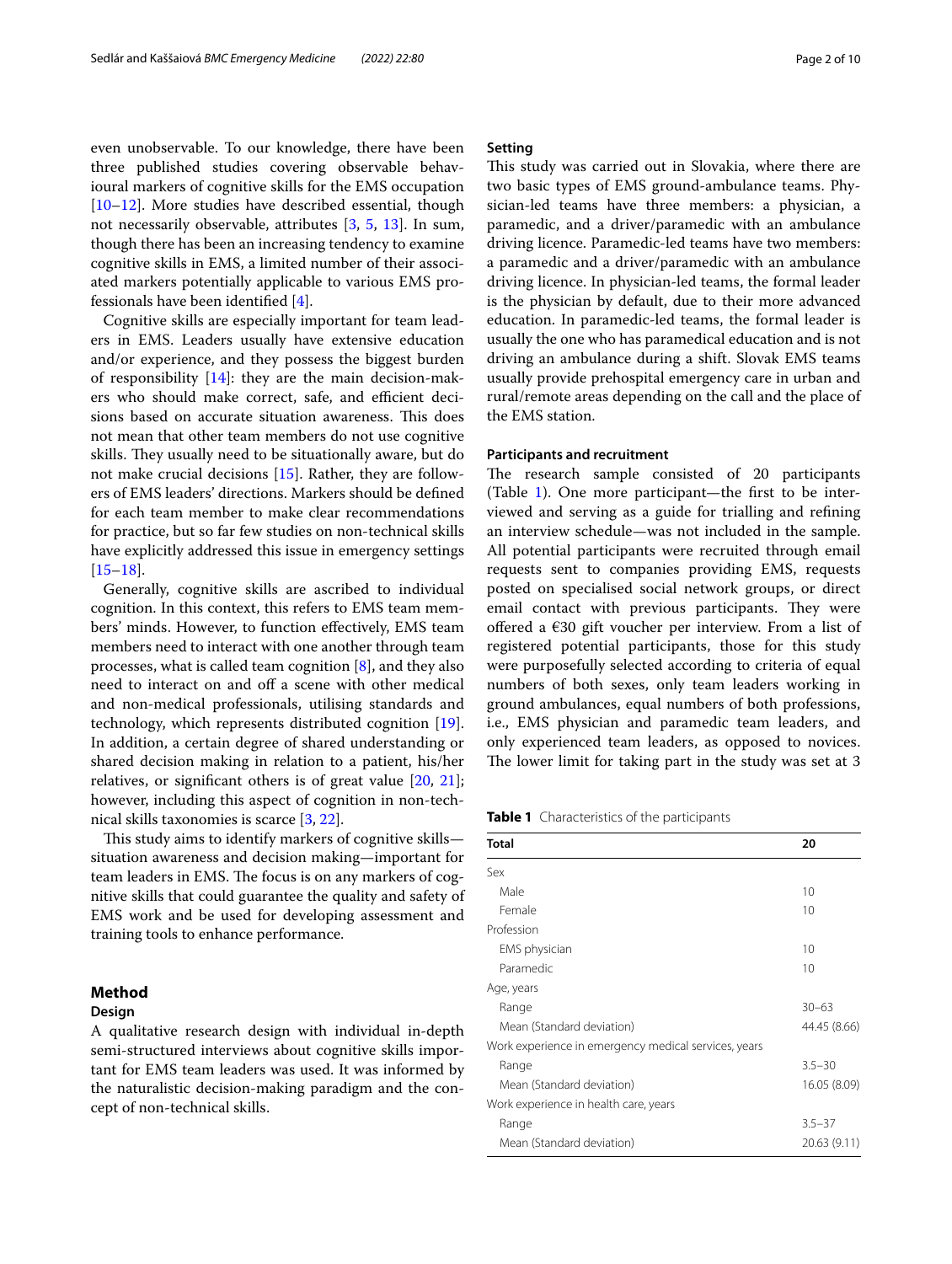years of working in EMS. This limit was based on Benner's novice to expert model—two to 3 years of clinical work experience are needed to become a competent performer [[23](#page-9-6)]. Registered interested participants who met the criteria were contacted via email. There was no prior interaction or relationship between the authors of this study and its participants, except for two, who had been interviewed once before by the frst author for a previous study.

#### **Interview schedule and data collection**

Data were collected between August and December 2019 by the frst author, who has acquired experience in interviewing EMS professionals while working on previous studies and research projects. Upon agreement, each individual interview was conducted in person at a convenient time and place free from distractions and other people. At the beginning of the meeting, participants were informed about the research and its conditions, and provided written informed consent. After asking basic questions about the participant and job, the interview followed a two-part in-depth semi-structured interview schedule. Both parts were based on the adaptation of critical incident methods [\[24](#page-9-7), [25](#page-9-8)], utilising the known framework of non-technical cognitive skill elements (see Table [2](#page-2-0)) [[2](#page-8-1), [4](#page-8-11)] and eliciting markers of these elements. In the frst part, participants were asked to choose one specifc cognitively challenging situation from their practice in EMS—a situation in which they led a team and used their expert cognitive skills. Then, they were asked deepening probe questions about cognitive skill elements. In the second part, they were asked to make generalisations concerning EMS leaders' cognitive skill elements and differences in routine and challenging situations. These two complementary parts were used to increase the comprehensiveness of the fndings. In both parts, participants were guided not to think about mass-casualty situations, due to their unique nature and high demands on management skills. The interviews lasted 90-200 min, and were digitally audio-recorded. Finally, a  $\epsilon$ 30 gift voucher was given to each participant.

## **Data analysis**

Data analysis of the whole verbatim and anonymised transcriptions of interviews was carried out using the software Atlas.ti 7. It was based on the structured approach originally developed for the analysis of data from the critical decision method  $[26]$  $[26]$  $[26]$ . This approach uses an a priori framework for identifying items of interest. In our study, the a priori framework was represented by the known structure of cognitive skill elements suit-able for the EMS setting (see Table [2\)](#page-2-0)  $[2, 4]$  $[2, 4]$  $[2, 4]$ . Items of interest were represented by the markers. The whole data analysis process had several steps. At frst, reading transcriptions and creating short summaries of the challenging situations served as familiarisation. Next, each statement indicating a marker relevant to one of the cognitive skill elements was identified. Then, similar statements were grouped together and meaningfully and aptly labelled. During the analysis, identifying, grouping, and labelling statements tended to be performed simultaneously, which was facilitated by the software. In this way, the frst author created an initial version of the codebook, i.e., an initial list of markers. Then, the second author got the initial version of the codebook and analysed the data independently. Finally, the analysers' coding was compared and disagreements were resolved by discussions until reaching consensus on a fnal version of the codebook, i.e., a fnal list of markers.

## **Results**

Overall, 50 markers of cognitive skills were identifed belonging to the predefned elements of cognitive skills. Participants described principally markers of cognitive skills associated with patients' medical and physical problems. The summary of the main findings—the identified

<span id="page-2-0"></span>**Table 2** Defnitions of cognitive skill elements

| <b>Elements</b>          | <b>Definitions</b>                                                                                                                                                    |
|--------------------------|-----------------------------------------------------------------------------------------------------------------------------------------------------------------------|
| Gathering information    | Continually collecting available important information about a situation to have updated information                                                                  |
| Interpreting information | Interpreting information gathered to have an updated mental model of a situation                                                                                      |
| Anticipating states      | Anticipating what may happen in the near future, what outcomes and consequences will be probable<br>in a situation after applying an intervention or non-intervention |
| Identifying options      | Identifying several possible alternatives for solving a situation and considering the positives and nega-<br>tives of each                                            |
| Implementing decisions   | Choosing and implementing a course of action and communicating it to others                                                                                           |
| Re-evalauting decisions  | Continually re-evaluating an implemented course of action and changing it when needed                                                                                 |
| Maintaining standards    | Engaging in formal and informal quality and safety practices in work that support cognitive skills                                                                    |
|                          |                                                                                                                                                                       |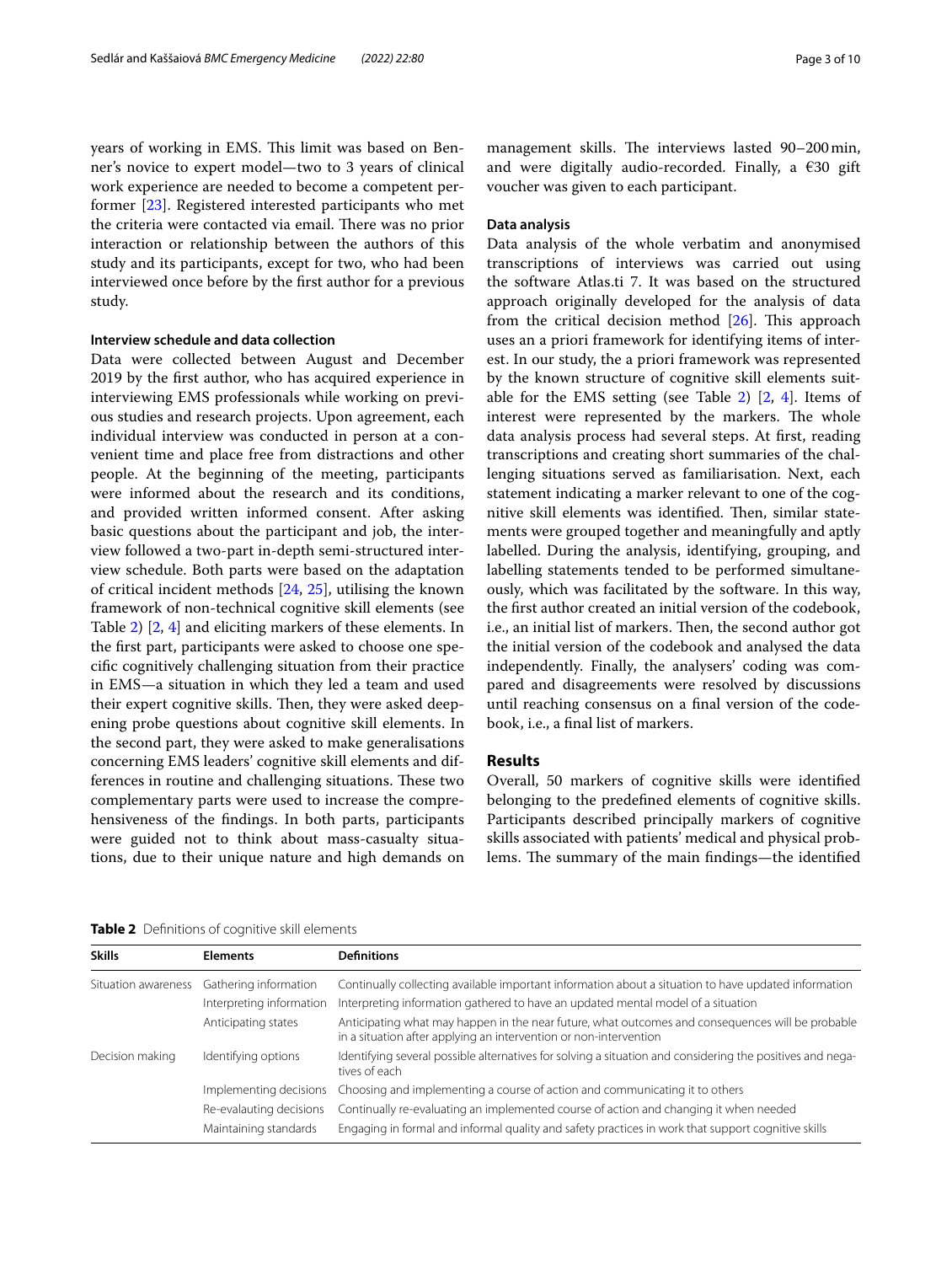markers—is displayed in Table [3](#page-4-0). They are described in more detail in the following sections, ordered according to cognitive skill elements introduced in Table [2.](#page-2-0) Representative examples of participants' statements are in the [Supplementary Table](#page-8-13).

## **Gathering information**

Leaders emphasised conducting an initial scan of a situation to identify its seriousness and critical points, assessing a patient to identify his/her problems/needs, monitoring a patient, and cross-checking information to increase reliability. For these purposes, leaders had to collect information using multiple means and from multiple sources. To gain the big picture of a situation, they also had to observe team members and other professionals, including their actions performed in the interest of a patient.

Leaders also pointed out discussing or considering spontaneous suggestions from team members regarding what other information would be good to gather and communicating information about a situation to team members when beneficial. Further, involving team members in tasks associated with gathering information was important. Sometimes, there was also a need to eliminate distractions, e.g., disruptive bystanders' communications or loud music, to support gathering information. Two more markers are signifcant here: gathering comprehensive information systematically within available possibilities of EMS practice, and adapting such information gathering to the most important information with respect to relevance and priority.

## **Interpreting information**

One of the identifed markers was to demonstrate understanding of a patient's condition and its changes. A common practice was also to make a working diagnosis. Even though experienced leaders could rapidly recognise what a patient's problem was, generating and considering an adequate number of relevant alternative diagnoses represented a safer approach. This way, they could avoid fixating on the frst or expected interpretation that popped into their mind, which might not necessarily be correct.

From time to time, leaders identifed inconsistencies, i.e., cases where some information did not ft into the actual mental model, and resolved them, which resulted in changing or updating their mental model. According to them, it was useful to verbalise their interpretations, such as a patient's condition and its changes, diagnostic thoughts, and reasoning behind their interpretations. These verbalisations enhanced shared understanding and enabled other team members to learn, when they had less experience and knowledge, and eventually correct team leaders' interpretations. When needed, they

even initiated discussions and considered team members' spontaneous suggestions and thoughts in this regard.

## **Anticipating states**

For leaders, an important marker of this element was being able to anticipate a possible course of events in itself. In serious cases, they anticipated bad or the worst possibilities, i.e., deteriorations in a patient's condition or complications in a situation. Only after the seriousness had disappeared would they think about a positive course of events. While anticipating negative possibilities, leaders highlighted the signifcance of a proactive approach: to be prepared by creating an alternative plan B or even plan C and to take action in advance to avoid or mitigate problems.

The leaders stressed informing their team members about a possible negative course of events to make them sensitive to noting relevant cues and not to be surprised. Quite useful was also to initiate a discussion about a possible negative course of events with team members. The last marker in this element was to involve team members in preparing for and taking action to avoid or mitigate a possible negative course of events. This meant to instruct on or take for granted tasks associated with the proactive approach.

## **Identifying options**

Although leaders were able to recognise an adequate option and implement it rapidly, some challenging situations required them to generate and consider alternative courses of action to arrive at the proper one. Therefore, they also initiated discussions about solutions with team members and considered their spontaneous suggestions. This and any mentioned kind of discussions with team members were praised and carried out mainly when leaders were less experienced, more uncertain, and when they could rely on team members' knowledge and experience. However, some leaders noted that discussions could be perceived by patients and bystanders as a sign of EMS-team incompetence and potentially be followed by complaints. That is why they preferred discussions when a patient is unconscious, when a patient's relatives and signifcant others are not present, or by speaking in codes and hints that team members understand, unlike laypeople.

Leaders usually considered advantages and disadvantages of solutions respecting a patient and a situation. It was also important to evaluate relevant factors, e.g., time criticality, distance, resources, or technical issues, and not to be inappropriately afected by irrelevant factors, e.g., a patient's social status. When needed, leaders themselves or by involving team members sought input on various situation-related issues with relevant parties.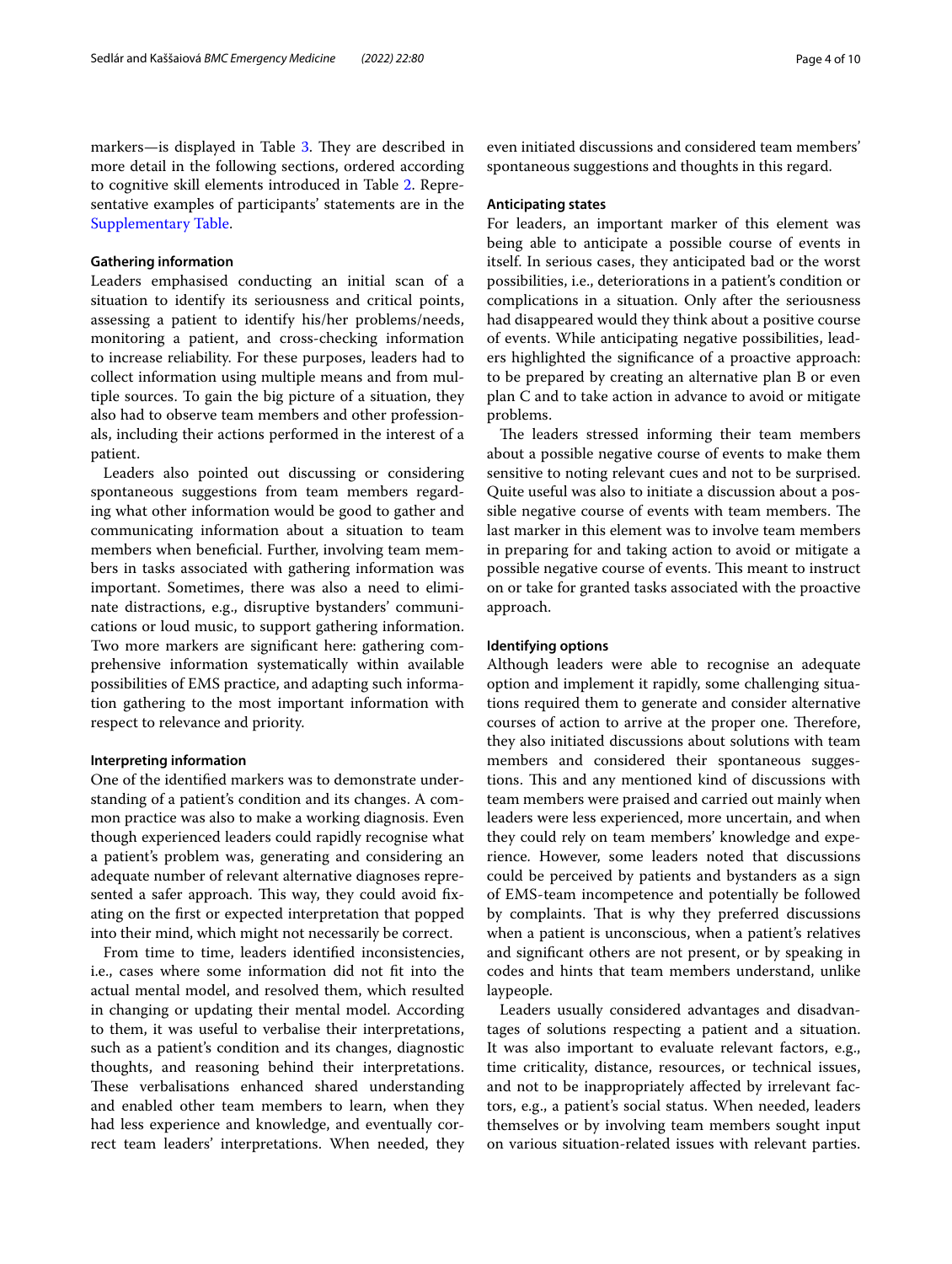## <span id="page-4-0"></span>**Table 3** Markers of cognitive skills important for team leaders in emergency medical services

| <b>Skills</b>                             | <b>Elements</b>     | <b>Markers</b>                                                                                              |
|-------------------------------------------|---------------------|-------------------------------------------------------------------------------------------------------------|
| Situation awareness Gathering information |                     | Conducts an initial scan of a situation                                                                     |
|                                           |                     | Assesses a patient                                                                                          |
|                                           |                     | Monitors a patient                                                                                          |
|                                           |                     | Observes actions of team members and other professionals                                                    |
|                                           |                     | Cross-checks information                                                                                    |
|                                           |                     | Discusses with or considers suggestions from team members regarding what information to gather              |
|                                           |                     | Communicates information about a situation to team members                                                  |
|                                           |                     | Involves team members in gathering information                                                              |
|                                           |                     | Eliminates distractions                                                                                     |
|                                           |                     | Gathers comprehensive information systematically                                                            |
|                                           |                     | Adapts gathering information to relevant and priority information                                           |
|                                           |                     | Interpreting information Demonstrates understanding of a patient's condition and its changes                |
|                                           |                     | Makes a working diagnosis                                                                                   |
|                                           |                     | Generates and considers an adequate number of different diagnoses                                           |
|                                           |                     | Identifies and resolves inconsistencies                                                                     |
|                                           |                     | Communicates interpretations regarding a patient's condition and diagnosis to team members                  |
|                                           |                     | Discusses with or considers suggestions from team members regarding a patient's condition and<br>diagnosis  |
|                                           | Anticipating states | Anticipates a possible course of events                                                                     |
|                                           |                     | Prepares for a possible negative course of events with alternative plans                                    |
|                                           |                     | Takes action for the sake of a possible negative course of events                                           |
|                                           |                     | Communicates a possible negative course of events to team members                                           |
|                                           |                     | Discusses with or considers suggestions from team members regarding a possible negative course of<br>events |
|                                           |                     | Involves team members in anticipation-related activities                                                    |
| Decision making                           | Identifying options | Generates and considers an adequate number of alternative solutions                                         |
|                                           |                     | Discusses with or considers suggestions from team members regarding solutions                               |
|                                           |                     | Considers advantages and disadvantages of solutions                                                         |
|                                           |                     | Evaluates relevant factors and is not affected by irrelevant factors                                        |
|                                           |                     | Seeks input on various situation-related issues with relevant parties                                       |
|                                           |                     | Involves team members in seeking input with relevant parties                                                |
|                                           |                     | Identifies leverage points and uses them in devising novel solutions                                        |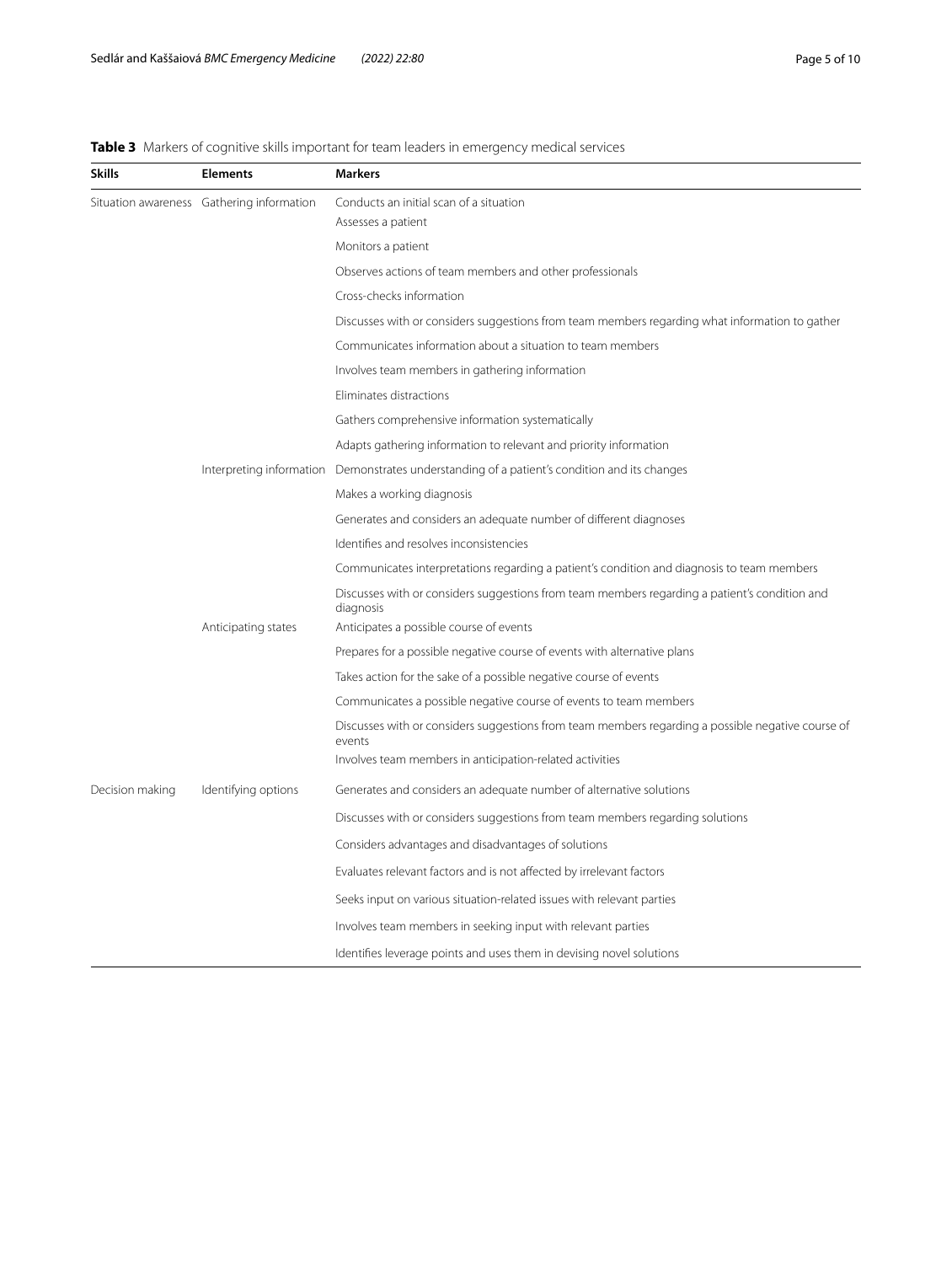**Skills Elements Markers**

## **Table 3** (continued)

| d)              |                                                                          |
|-----------------|--------------------------------------------------------------------------|
| <b>Elements</b> | <b>Markers</b>                                                           |
|                 | Implementing decisions Implements a solution while gathering information |
|                 | Prepares tasks before implementing                                       |

|                         | Prepares tasks before implementing                                                                                      |
|-------------------------|-------------------------------------------------------------------------------------------------------------------------|
|                         | Tailors workspace and bystanders' behaviour                                                                             |
|                         | Involves team members and other relevant resources in solving a situation                                               |
|                         | Communicates and explains decisions and actions to team members, other professionals, patients, and<br>their close ones |
|                         | Provides adequate situation reports                                                                                     |
|                         | Implements a comprehensive solution systematically                                                                      |
|                         | Adapts implementing a solution to relevant and priority actions in a situation                                          |
| Re-evaluating decisions | Re-assesses a patient                                                                                                   |
|                         | Adapts re-assessing a patient to relevant and priority information                                                      |
|                         | Allows adequate time for intervention to take effect                                                                    |
|                         | Revises a solution in light of new information                                                                          |
|                         | Searches for more information and other options                                                                         |
|                         | Involves team members in re-assessing a patient                                                                         |
| Maintaining standards   | Follows established practice quidance when appropriate                                                                  |
|                         | Can justify when not following established practice quidance                                                            |
|                         | Leads team members to follow established practice quidance                                                              |
|                         | Uses relevant experience and knowledge                                                                                  |
|                         | Shows professional behaviour                                                                                            |
|                         | Engages in learning activities                                                                                          |

Because of the impossibility of being prepared for every single task in an unpredictable situation, leaders also emphasised improvisation—identifying leverage points, such as tools or materials seen on a scene, and using them in devising novel solutions.

## **Implementing decisions**

Challenging situations frequently required leaders to implement a solution while gathering information or at least to prepare certain tasks before implementing them. Both these behaviours helped them to shorten the time taken. Certain cases called for tailoring inappropriate workspaces and bystanders' behaviour to support implementing solutions, e.g., to relocate a patient or objects, to place EMS bags nearby, or to keep bystanders busy with something so as not to be too intrusive. Further, leaders stated the necessity of involving mainly team members in implementing a solution. When needed, they also involved other professionals and bystanders present on a scene in solving a situation.

It was identified as beneficial to enhance shared understanding by informing patients, their close ones, team members, and other professionals about decisions and actions to know what is going to be done and eventually to explain reasons for such decisions and actions. Providing adequate situation reports to another EMS team or hospital staf while handing over a patient served for subsequent health care. Other identifed markers were: implementing a comprehensive solution systematically with available treatment and transport options, and adapting such a solution to the most important actions regarding relevance and priority.

## **Re‑evaluating decisions**

Re-assessing a patient was performed after an intervention, but also after some time without any intervention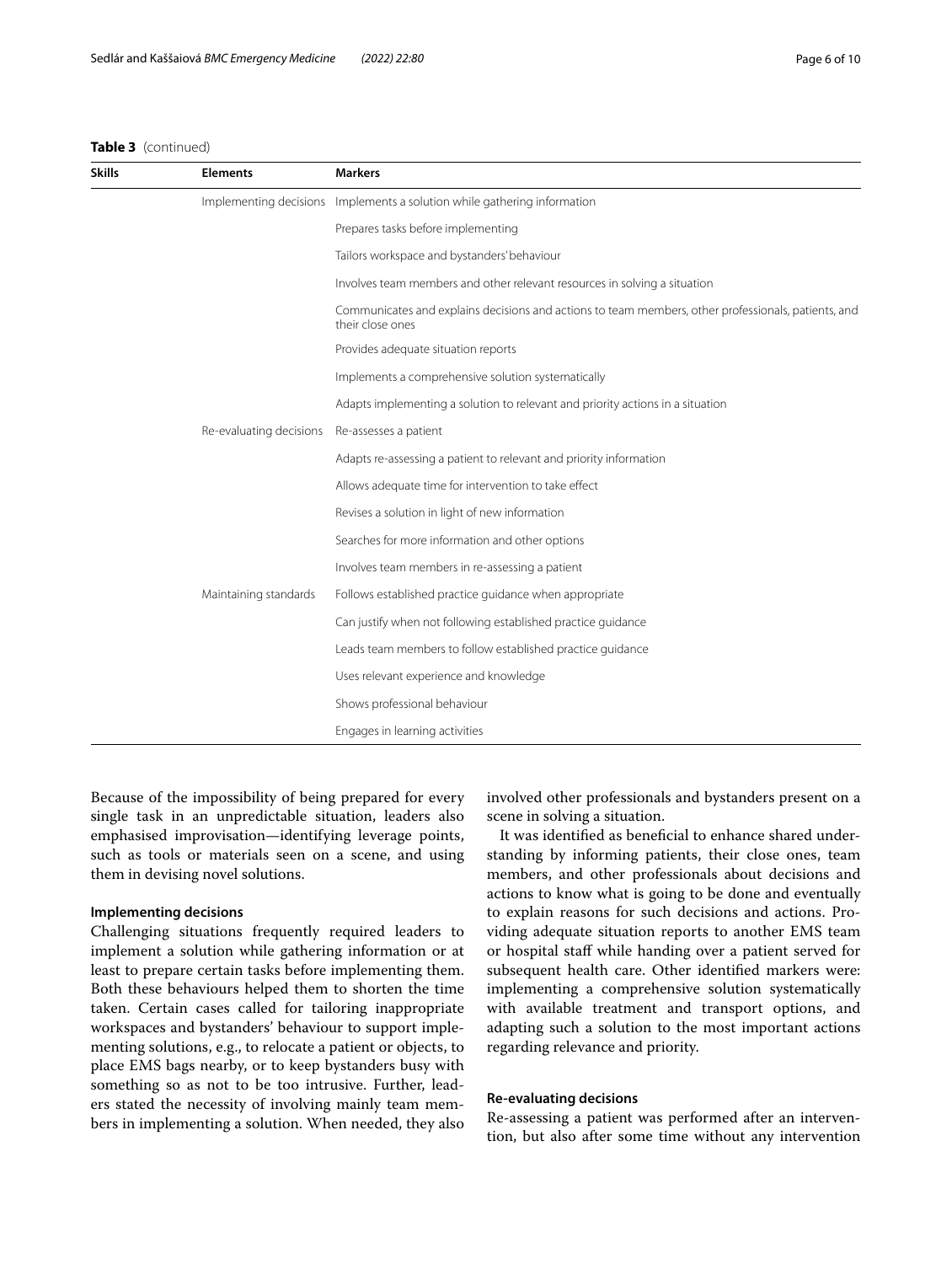just to check the patient. As leaders noted, it was effective to adapt re-assessing a patient to the most important information regarding priority and relevance. They further acknowledged allowing adequate time for interventions to take efect and to revise a course of action when new information becomes apparent, regardless of an intervention or non-intervention.

When a patient's condition was not getting better or was getting worse, to search for more information and other options was regarded as essential behaviour. Leaders also involved team members in re-assessing a patient when needed. In this and previous markers labelled as involving, there were identified two ways of involving team members—either instructing them what to do or taking their tasks for granted. They usually instructed them when it was an individual preference of the leader or the team member, when working with a new/unfamiliar team member, when encountering a challenging situation, or when they could not fully rely on team members to know what they were supposed to do.

## **Maintaining standards**

Following established adequate practice guidance when appropriate was illustrated with many examples of good and safe practice. When some of the key established practice guidance had not been followed by the leader, being able to justify (to a superior after a situation) why that had happened was crucial. When team members had done that, the leader told them (immediately in a situation or while debriefng) to follow established practice guidance.

To use experience and knowledge was also stated as necessary for cognitive skills and usually interconnected with applying practice guidance. While working, leaders deemed it necessary to show professional behaviour towards patients, bystanders, and team members. This meant being respectful, courteous, interested in welfare, calm, and acting decisively and based on awareness of one's own limits. Moreover, they praised engaging in various learning activities, e.g., participating in simulation trainings or obtaining feedback.

## **Discussion**

The study aimed to investigate markers of cognitive skills—situation awareness and decision making—important for team leaders in EMS. The analysis revealed 50 markers that fell under seven elements: gathering information, interpreting information, anticipating states, identifying options, implementing decisions, re-evaluating decisions, and maintaining standards. Each marker was associated with quality and safety at work.

## **Novelty of markers**

The novelty lies in incorporating the additional cognitive element, i.e., maintaining standards and its markers, as an integral part of cognitive skills [[4\]](#page-8-11). Moreover, the analysis suggests that some identifed markers of cognitive skills are associated with prioritising, planning, and preparing—it is not surprising since these processes are basically cognitive. A similar approach incorporating these aspects into cognitive skills can be found in previous studies [[10,](#page-8-8) [12](#page-8-9)], and the approach of separating them from cognitive skills can be found too  $[11, 27]$  $[11, 27]$  $[11, 27]$  $[11, 27]$ . The results also yielded markers associated with communication and coordination. We included only those tightly intertwined with cognitive skills—specifcs about what communication and coordination should look like were excluded as relevant for social skills.

In the data analysis, our attention was not narrowed to only markers related to the cognition of leaders, their teams, and other necessary elements of the whole sociotechnical system  $[19]$  $[19]$  $[19]$ . This is a typical approach in nontechnical skills research, though not declared explicitly. In accordance with other studies [[3](#page-8-2), [20,](#page-9-3) [22\]](#page-9-5), we also embraced the importance of cognition or shared understanding between leaders on one side and patients, their relatives, or signifcant others on the other.

All things considered, we have identifed a new set of markers; however, it can be claimed that some of the markers are similar, at least in terms of label applied, to previous research in prehospital [\[10](#page-8-8), [11\]](#page-8-14) or hospital settings  $[27, 28]$  $[27, 28]$  $[27, 28]$  $[27, 28]$ . This is quite understandable, due to similarities and diferences in study designs and across examined settings.

#### **Specifcity of markers**

In our data analysis and in reporting the results, we proceeded from general categories through less general elements to specific markers. This three-level system of genericity/specifcity is common in non-technical skills research, since its purpose is to be applicable in most situations relevant to an occupation. While the categories are usually widely valid, elements and markers vary among occupations/work settings  $[2]$  $[2]$ . Thomas  $[7]$  $[7]$  $[7]$  pointed out that the usual level of specifcity of behavioural markers is limited, and much more powerful assessment tools without difficulties in interpreting such generic behaviours in a specifc situation could be created based on a highly specifc set of behavioural markers. Of course, that would require creating separate highly specifc sets of markers for each individual situation. Another option could be to create at least specifc sets of markers for prototypical situations, e.g., for cardiac arrest resuscitation [\[18\]](#page-9-1). Anyway, a review has concluded that in contrast to tools designed for assessing very specifc actions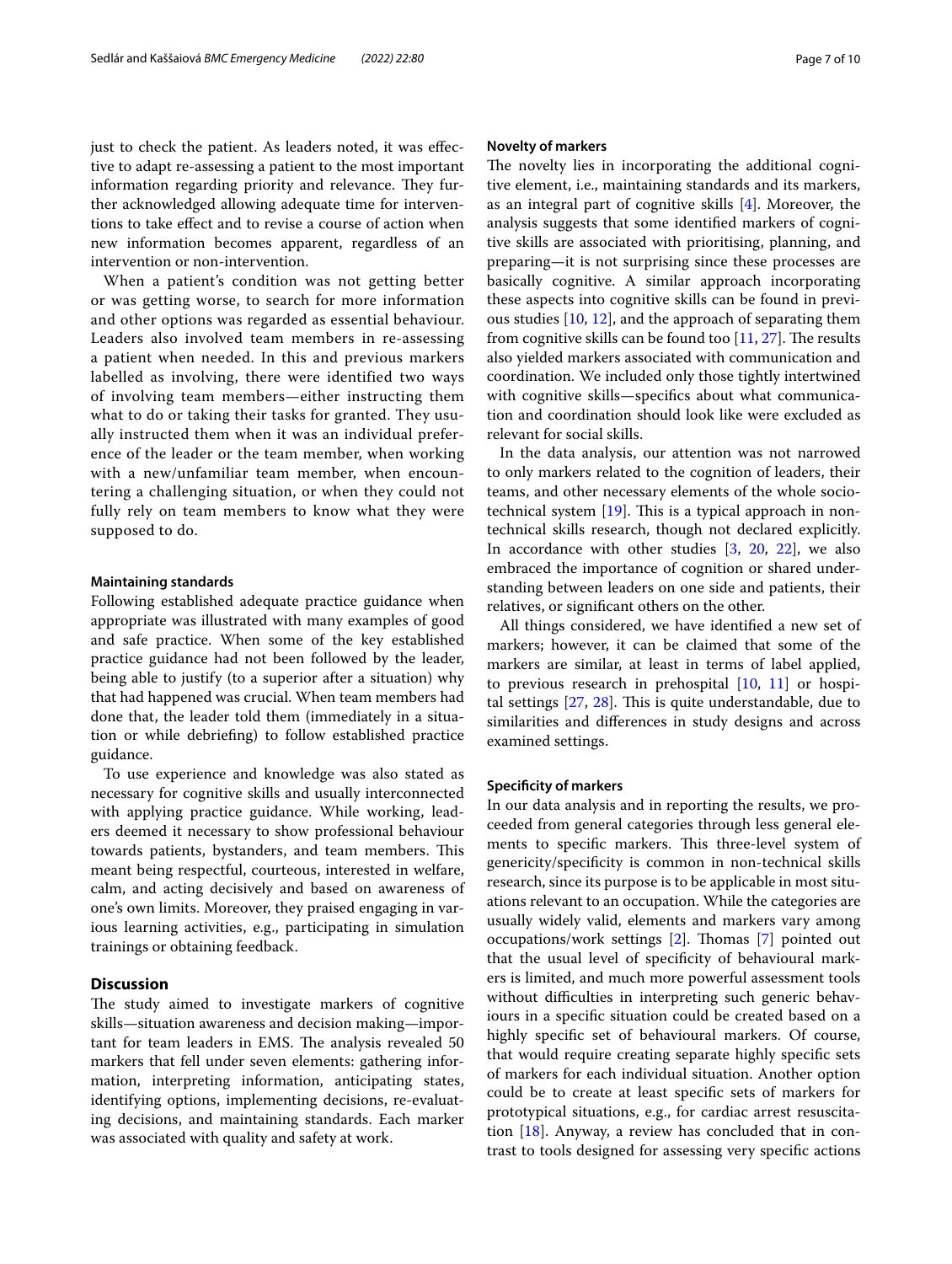(checklists), tools designed for assessing overall technical and non-technical performance at a general level (global rating scales) have higher reliability, can be used across multiple tasks, and may better capture nuanced elements of expertise [[29](#page-9-12)].

## **Observability of markers**

We identifed several behavioural markers that are probably observable (e.g., communicating interpretations to team members or re-assessing a patient). The issue here arises when it comes to construct validity. Can cognitive skills that are cognitive in their essence be observed and assessed accurately from outside? Scholars answer that although cognitive skills cannot be directly observable, at least they can be inferred from associated actions and communications  $[2, 9]$  $[2, 9]$  $[2, 9]$  $[2, 9]$ . The EMS profession is distinguished by many actions and communications with multiple people on and off a scene. Nevertheless, there is still a certain degree of doubt regarding how much of the external behaviour offers an insight into cognitive skills [[30\]](#page-9-13) and to what extent subtle behaviour is easily noticeable [[27\]](#page-9-10).

Furthermore, we also identifed markers that may be rather unobservable (e.g., anticipating a possible course of events or considering advantages and disadvantages of solutions). They represent internal mental activities deemed to be important for EMS according to participants. In contrast with the principle of excluding them from observer-based assessment tools [[9](#page-8-7)], we propose assessing markers and cognitive skills in general by multiple methods. Besides the mentioned, there are alternative methods that are based on the subjective assessment of own skills and the administration of skill-related queries during or after a simulation of a task. As each of the methods has multiple pros and cons [[30\]](#page-9-13), combining methods can increase the reliability and validity of assessments.

### **Applicability of markers**

When it comes to settings, our fndings are applicable to EMS team leaders working in ground ambulances in urban and rural/remote areas in Slovakia. The comparison of these fndings with fndings from diverse prehospital and hospital settings in other countries [\[10](#page-8-8), [11,](#page-8-14) [27,](#page-9-10) [28](#page-9-11)] implies partial relevance or overlapping of the identifed markers also with other settings.

During the interviews, participants applied their descriptions particularly to patients' medical or physical problems, which was stimulated by the interview schedule itself, accentuating cognitive difficulty. Therefore, the markers identifed here may apply more to such situations than routine ones. Additionally, participants suggested that besides situational factors, leaders' behaviours towards other team members depend also on team factors, such as familiarity, experience, knowledge, uncertainty, or preferences of team members. Particular behaviours towards them can be viewed as examples of explicit and implicit coordination [[31](#page-9-14)].

This study focused on the leaders' cognitive skills, and thus the applicability of these markers is self-evident. Whether these markers can also be applied to the followers' cognitive skills is questionable. However, occasional switches between team roles [\[32](#page-9-15), [33\]](#page-9-16) indicate that there could be cognitive skills' markers from our results appropriate to both leaders and followers in EMS teams.

Our research sample consisted of EMS physician leaders and paramedic leaders. The findings apply to both this not surprising for three reasons. First, they talked about the same markers of non-technical cognitive skills. Second, in Slovakia, they work in the same prehospital emergency setting and encounter more or less similar situations, although physician-led teams are usually delegated to more serious cases than paramedic-led teams. Third, non-technical skills are conceptualised as general skills, so their applicability is wider. However, the two kinds of professionals likely difered in medical and technical skills, conceptualised as specifc skills, analysis of which was beyond our scope.

From all these points, it follows that the applicability of all markers under any circumstances has its limits, and hence further scrutiny is vital. This issue has already been pointed to in previous research on markers, e.g., by incorporating a "not applicable" option in the assessment tools [\[10](#page-8-8), [11](#page-8-14)].

## **Limitations**

There are six potential limitations. First, our results apply to the Slovak EMS setting, so their applicability to EMS settings in other countries should be viewed with caution. Second, our study provides fndings on markers of cognitive skills that are important from EMS team leaders' perspective, therefore, we cannot comment on which markers of cognitive skills other team members, expert panels, or patients consider important. Third, we cannot say for sure which of the identifed markers are defnitely observable or unobservable, since this was not the study's aim. Fourth, our results can be limited due to individual participants' ability to accurately recollect specifcs about past situations and to make generalisations, as required by the two-part interview schedule. Fifth, although the frst author's greater knowledge base about cognitive skills in EMS helped in navigating the whole research process, alongside this there was a risk of bias due to possible preconceptions. However, the second author, who was less knowledgeable in the topic of the research,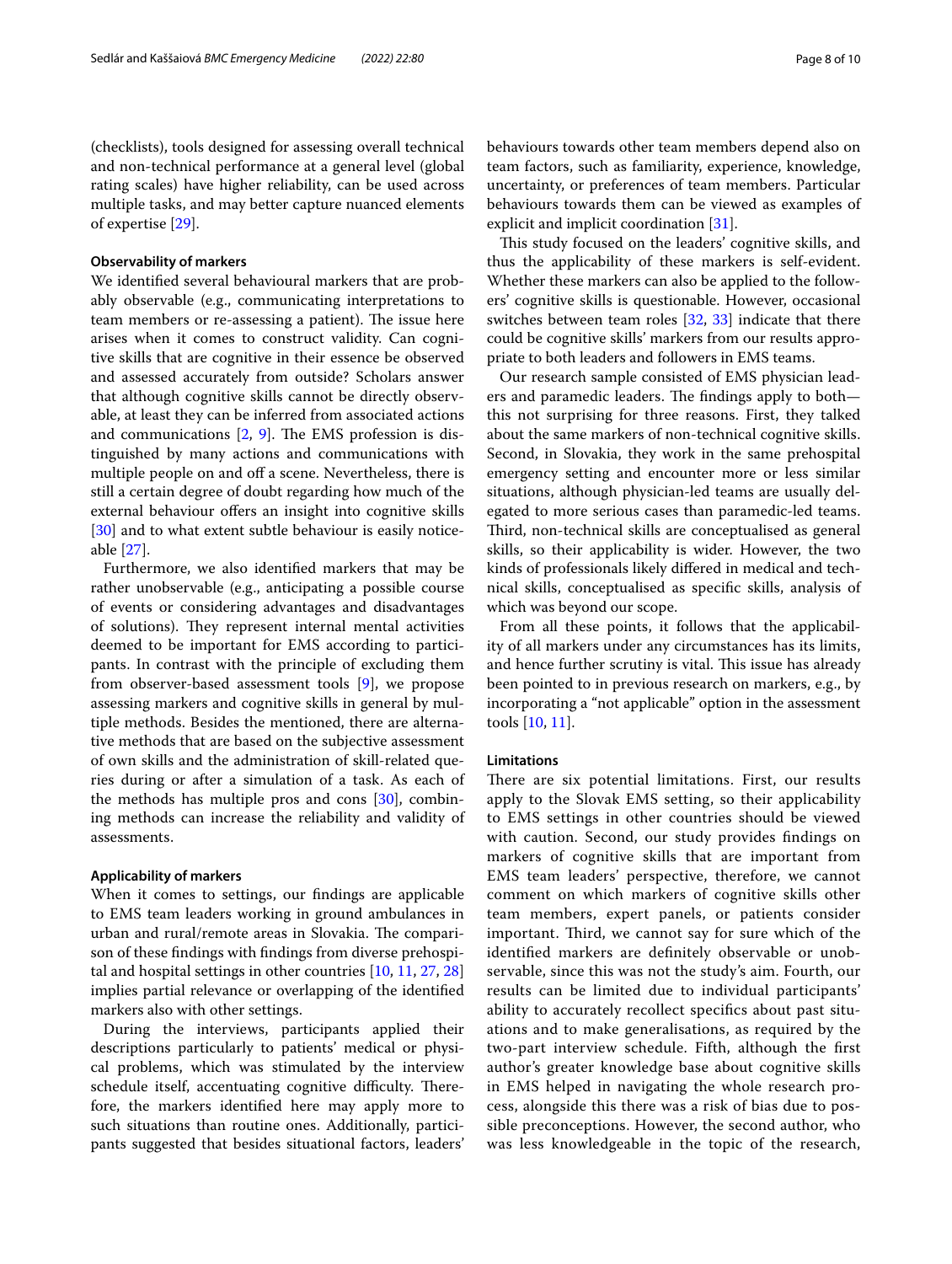functioned as a counterbalance. Sixth, fndings from qualitative research may be incorrectly regarded as lacking generalisability. In fact, they are conceptually generalisable, indicating that the identifed markers can be used for understanding cognitive skills in emergency medicine in general.

## **Conclusion**

Just as in other high-stakes, dynamic, and complex settings, cognitive skills are essential for EMS. This study looked closely at them, aiming to identify markers important exclusively for team leaders in EMS. A new set of markers emerged within two cognitive skill categories situation awareness and decision making—and their elements. These markers include examples of team leaders' cognitive processes, their acts, and communications, thus, some of the markers can be observable and others rather unobservable. The adequate level of the markers' specifcity predetermines their applicability to various situations, but principally to challenging emergency situations with patients' medical and physical problems. They are relevant for such EMS team leaders who are either physician leaders or paramedic leaders working in ground ambulances in urban and rural/remote areas. Overall, our fndings contribute to a better understanding of what is required from EMS team leaders, and lay a solid foundation for the development of assessment and training tools focused on cognitive skills. Consequently, these fndings may play a pivotal role in improving the safety and quality of EMS work.

#### **Abbreviations**

EMS: Emergency Medical Services.

#### **Supplementary Information**

The online version contains supplementary material available at [https://doi.](https://doi.org/10.1186/s12873-022-00629-1) [org/10.1186/s12873-022-00629-1](https://doi.org/10.1186/s12873-022-00629-1).

## <span id="page-8-13"></span>**Additional fle 1.**

#### **Acknowledgements**

MS and ZK thank all participants who were willing to be interviewed and shared their valuable views, opinions, and experiences.

#### **Authors' contributions**

MS conceptualised the study, designed the interview schedule, collected data, analysed data, and wrote the original article draft. ZK advised in designing the interview schedule, was the second data analyser, and assisted in editing the article draft. The authors have read and approved the manuscript.

## **Funding**

This work was supported by the Scientifc Grant Agency of the Ministry of Education, Science, Research and Sport of the Slovak Republic and Slovak Academy of Sciences (Grant No. VEGA 2/0070/18 – Cognitive and Social Skills Supporting Decision Making and the Quality of Performance of Emergency Medical Services Crew Members).

## **Availability of data and materials**

The datasets generated and analysed during the current study are not publicly available since this would compromise the informed consent signed by the participants. The informed consent contains a statement that only researchproject members would have access to the raw data and that fndings would be presented in an anonymised way.

#### **Declarations**

#### **Ethics approval and consent to participate**

This study complied with the American Psychological Association Code of Ethics and is part of the Grant No. VEGA 2/0070/18 (Cognitive and Social Skills Supporting Decision Making and the Quality of Performance of Emergency Medical Services Crew Members) that was approved by the Ethics Committee of the Slovak Academy of Sciences, Bratislava, Slovakia. Informed consent was obtained from each participant.

#### **Consent for publication**

Not applicable.

#### **Competing interests**

The authors declare no confict of interest.

Received: 22 November 2021 Accepted: 12 April 2022 Published online: 06 May 2022

#### **References**

- <span id="page-8-0"></span>1. Endsley MR. Situation awareness misconceptions and misunderstandings. J Cogn Eng Decis Mak. 2015;9(1):4–32.
- <span id="page-8-1"></span>2. Flin R, O'Connor P, Crichton M. Safety at the sharp end: a quide to nontechnical skills. Boca Raton, Florida: CRC Press; 2008.
- <span id="page-8-2"></span>3. Bennett R, Mehmed N, Williams B. Non-technical skills in paramedicine: a scoping review. Nurs Health Sci. 2021;23(1):40–52.
- <span id="page-8-11"></span>Sedlár M. Cognitive skills of emergency medical services crew members: a literature review. BMC Emerg Med. 2020;20:40.
- <span id="page-8-3"></span>5. Shields A, Flin R. Paramedics' non-technical skills: a literature review. Emerg Med J. 2013;30:350–4.
- <span id="page-8-4"></span>6. Sedlár M. Work-related factors, cognitive skills, unsafe behavior and safety incident involvement among emergency medical services crew members: relationships and indirect efects. Int J Occup Saf Ergon 2021;Advance online publication.
- <span id="page-8-5"></span>7. Thomas MJ. Training and assessing non-technical skills: a practical guide. Boca Raton: CRC Press; 2017.
- <span id="page-8-6"></span>8. Salas E, Rosen MA, Burke CS, Nicholson D, Howse WR. Markers for enhancing team cognition in complex environments: the power of team performance diagnosis. Aviat Space Environ Med. 2007;78:B77–85.
- <span id="page-8-7"></span>9. Flin R, Martin L, Goeters K-M, Hörmann H-J, Amalberti R, Valot C, et al. Development of the NOTECHS (non-technical skills) system for assessing pilots' CRM skills. Hum Factors Aerospace Saf. 2003;2:97–119.
- <span id="page-8-8"></span>10. Holly D, Swanson V, Cachia P, Beasant B, Laird C. Development of a behaviour rating system for rural/remote pre-hospital settings. Appl Ergon. 2017;58:405–13.
- <span id="page-8-14"></span>11. Myers JA, Powell DMC, Psirides A, Hathaway K, Aldington S, Haney MF. Non-technical skills evaluation in the critical care air ambulance environment: introduction of an adapted rating instrument - an observational study. Scand J Trauma Resusc Emerg Med. 2016;24:24.
- <span id="page-8-9"></span>12. Tavares W, Boet S, Theriault R, Mallette T, Eva KW. Global rating scale for the assessment of paramedic clinical competence. Prehosp Emerg Care. 2013;17:57–67.
- <span id="page-8-10"></span>13. Holmberg M, Fagerberg I, Wahlberg AC. The knowledge desired by emergency medical service managers of their ambulance clinicians – a modifed Delphi study. Int Emerg Nurs. 2017;34:23–8.
- <span id="page-8-12"></span>14. Leggio W. The profle of an emergency medical services leader: a multinational qualitative study. Int Paramed Pract. 2015;5(1):8–13.